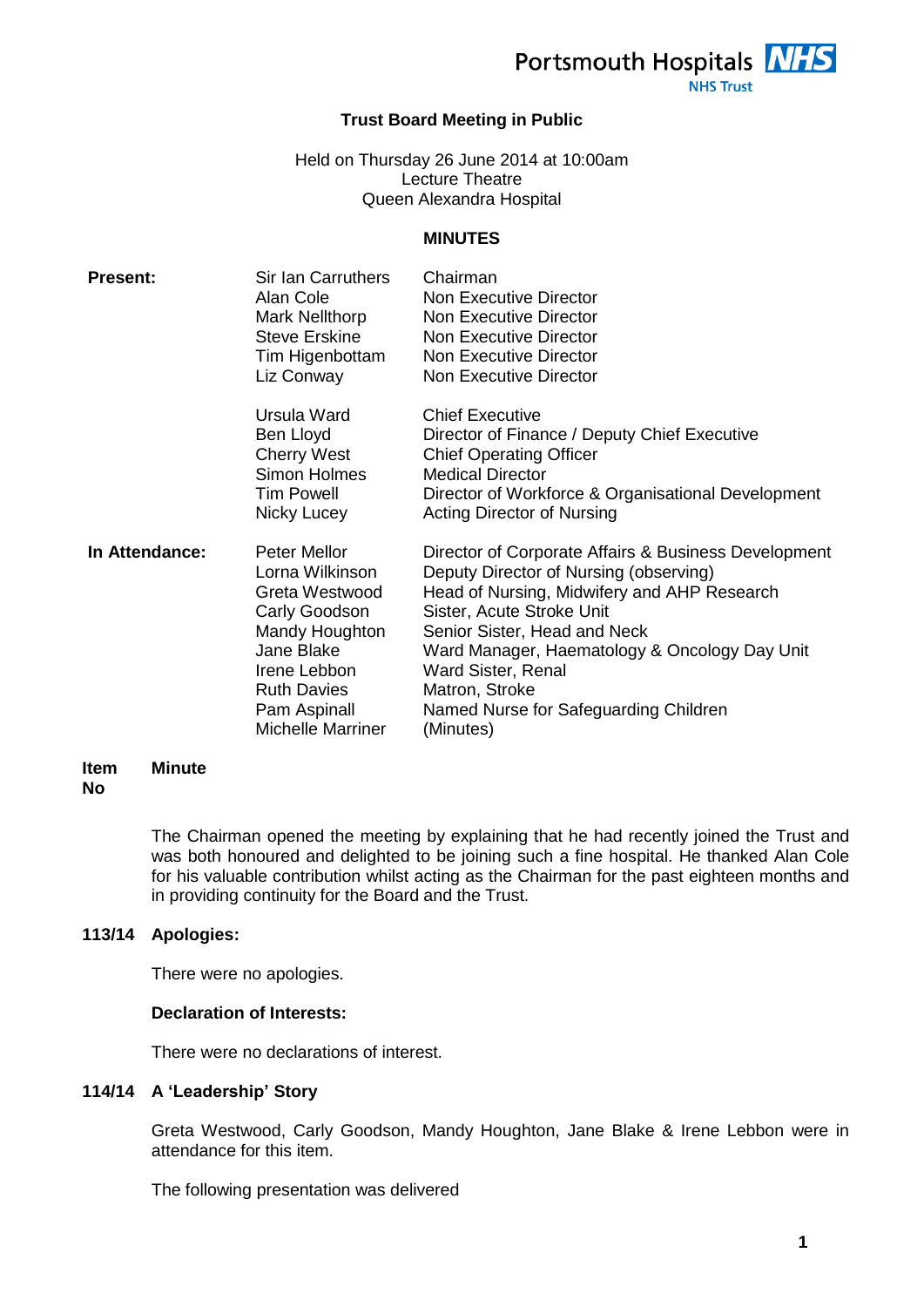

Each of the staff gave a brief insight into their experience and learning from the Leadership Development programme.

Alan Cole asked what the Board could do to further support the development of ward staff. Carly Goodson felt that the Board could continue to support similar future events and to encourage other members of staff to take part.

Liz Conway asked if the programme had improved working relationships with clinicians. Carly Goodson felt that it had and had empowered her to challenge and have more confidence in her ability. It had also allowed her to reflect on her own communication skills.

Steve Erskine asked what impact it had had on the managers of the staff who had undertaken the programme. Ruth Davies advised that as Carly Goodson's Manager, she had noticed a positive shift in her attitude and personality and in her ability to reflect on situations.

Sir Ian Carruthers felt that the work undertaken was very inspiring and showed that the Trust on the whole had a very talented and committed workforce. He thanked the individuals for coming and sharing their experiences with the Board and with the public.

### **115/14 Minutes of the Last Meeting – 29 May**

The minutes of the last meeting were approved as a true and accurate record.

### **116/14 Matters Arising/Summary of Agreed Actions**

All actions on the grid had been completed.

### **117/14 Notification of Any Other Business**

There were no items of any other business.

### **118/14 Chairman's Opening Remarks**

The Chairman was pleased to report that the Fracture Liaison Service had been officially opened yesterday by the National Osteoporosis Society and star guest Craig Revel Horwood.

The NHS is facing some significant challenges at the moment and often receives negative media attention. He reminded that, whilst the Trust was facing challenges of its own, there was real commitment and passion from the staff to deliver safe, high quality care to its patients. There are many good things happening in the Trust which sometimes do not receive the attention they deserve.

### **119/14 Chief Executive's Report**

This report was noted by the Board.

The Chief Executive drew attention to particular areas of her report:

- Health sector needs new models of care The Trust was working closely with Commissioners and community partners to look at different models of care for the local population.
- Local Update Despite the significant pressure facing the organisation, the Trust still continued to innovate. Whilst there were a number of positive stories included in the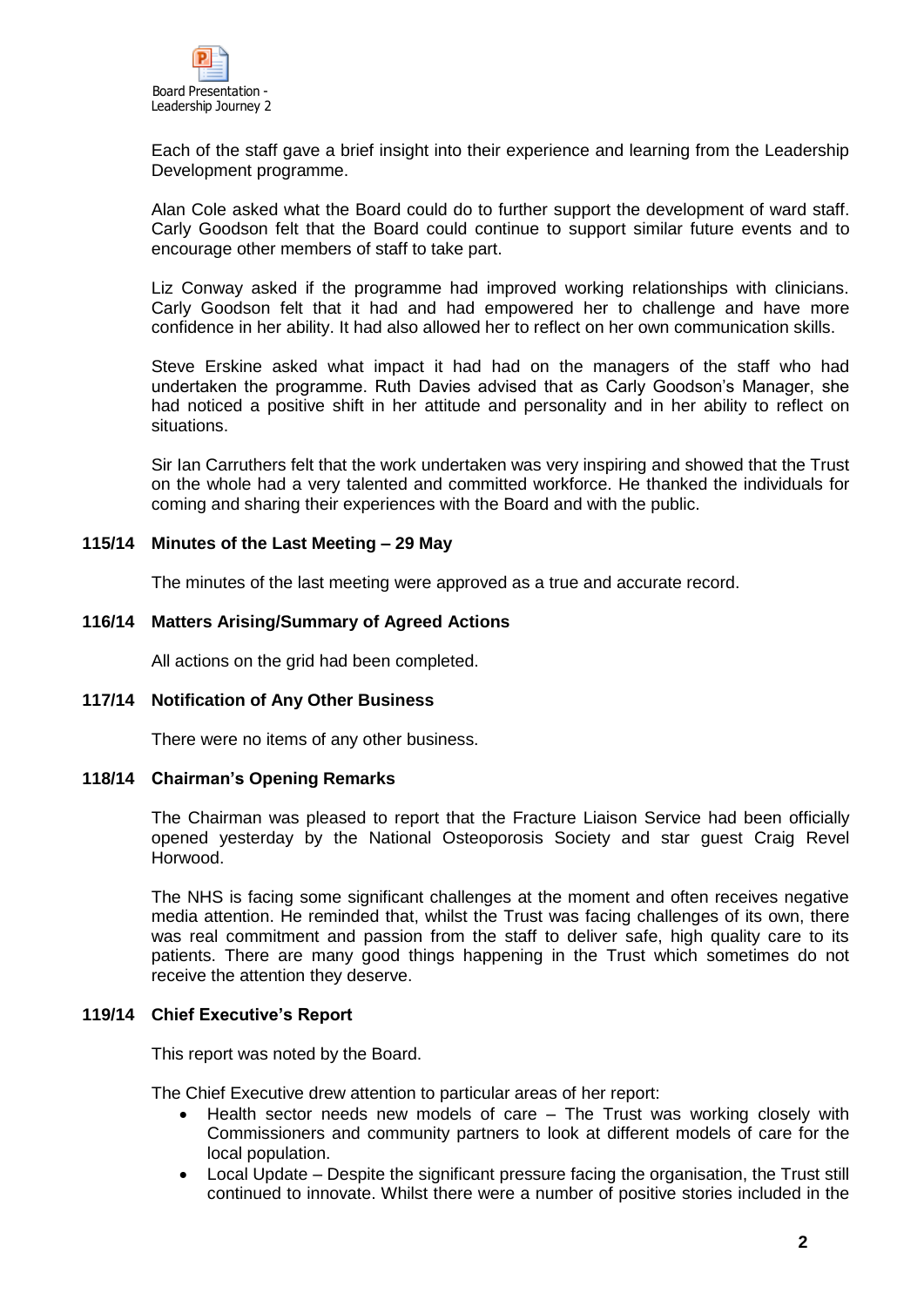report, she reminded the Board that there were many other methods used for sharing success stories with the organisation.

She was pleased to report that the Trust had recently been awarded 'Epi-Centre' status for Colorectal Robotic Surgery. The Trust was the first in the UK, and the second in Europe, to be awarded this status.

She drew attention to a number of quality metrics which had recently been published on NHS Choices website. She was pleased to report that on the whole, the Trust had good outcomes.

The Chief Executive thanked Alan Cole for his support and commitment whilst acting as Chairman during the past eighteen months.

### **120/14 Integrated Performance Report**

### **Quality**

Mark Nellthorp advised that the Governance & Quality Committee had recently met and he was pleased to report that significant improvements had been made in a number of areas. There were still some areas of concern which had been discussed in detail at the committee:

- Patient moves issue of data quality in the reporting of moves.
- Infection Control issue of hygiene and cleaning around bed areas and a discrepancy between the self-reported and peer-reported audits. The Acting Director of Nursing advised that the Infection Prevention Team was working closely with CSC's and significant improvements had been seen with the self-reported and peerreported audits now correlating.
- Medicine CSC despite significant attempts to recruit, there still remained a number of nurse vacancies.
- Orthotics Despite improvements being made with the backlog at St Mary's, the service provision at QA was not adequate.
- Deprivation of Liberty Safeguards (DoLS) Backlog of the number of applications with the local DoLS office due to the significant increase seen. Legal advice was being sought. The Acting Director of Nursing advised that this was a national issue following the Supreme Court ruling and had been escalated to NHS England.
- Friends & Family Test A decrease in the number of responses received for the Emergency Department overall, which includes Ophthalmology and MAU, due to the number of patients declining to complete the form. The Acting Director of Nursing advised that this was a national issue in ED's and the Trust was being proactive in trying to improve response rates. There was increased resource in the department with a number of Interns from Portsmouth University being used to encourage patients to complete the form.

The Acting Director of Nursing drew attention to particular areas of the report:

- Dementia There is an on-going issue with VitalPac reporting which needed to be resolved. Until then, reporting will only happen for admission only. Whilst compliance had improved, it was not possible to recover the position for quarter 1.
- C.Difficile 5 cases recorded in May against a trajectory of 3. There are audits of antibiotic prescribing underway to understand the prescribing and use of them. There is also robust performance management of clinical cleaning. The Chief Pharmacist from the TDA was due to visit the Trust to try and understand why there are more cases than expected.

# **Operations**

The Chief Operating Officer drew attention to particular areas of the report:

 Performance against the 4-hour A&E standard was 85% in May compared to 84.67% in April. The System Director was working with the whole health system to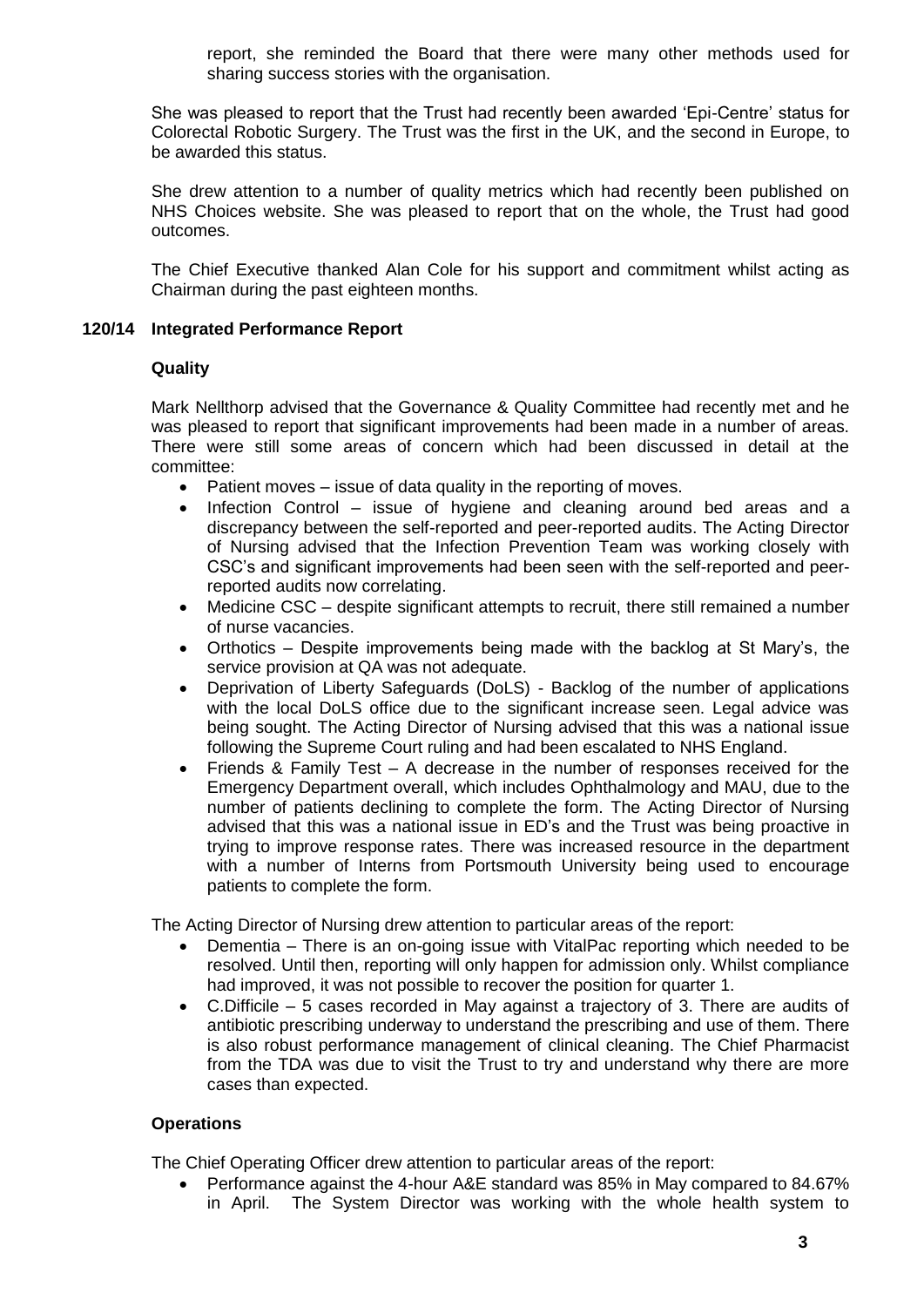implement the improvement action plan. The action plan has been shared with the TDA and the governance arrangements have been agreed, with the Trust's Chief Executive as the accountable officer. An internal action plan has also been developed, focussing on:

- o Review of the medical model
- o Review of bed capacity
- o Gold command
- Diagnostic wait times had deteriorated to 87.76% against 99% standard. This was demand related in particular for MRI, CT and Ultrasound. There is a clear improvement plan in place with a trajectory for performance to be back on track by the end of quarter 2.
- The Trust achieved Trust aggregate performance for Referral to Treatment (RTT), although with some specialty fails.
- A month on month improvement seen with 8 out 9 cancer standards achieved in May. It is expected that all 9 standards would be achieved for quarter 1.
- 3 of the 4 PCI standards were achieved however the call to balloon standard was not achieved. Performance for May was 72% against the 75% standard.
- The Trust achieved 3 of the 4 Stroke performance standards. The direct admission standard was not achieved. Of the 9 breaches, 8 had been for clinical reasons.

Liz Conway asked about the number of patients impacted by the diagnostic backlog. The Chief Operating Officer explained that there were 592 patients waiting for ultra sound, 156 for MRI and 19 for CT. These were, on the whole, routine patients. The patients on complex pathways did not tend to breach as they were prioritised.

Mark Nellthorp was also concerned at the diagnostic backlog and the potential impact on other areas of operational performance at what would be a difficult time for patients. He asked whether there was a plan to match capacity to future demand, as a locum appointment was not a long term solution. The Chief Operating Officer assured that there was a long term plan to match capacity to demand. The Director of Finance reminded that a third MRI scanner was due to be installed shortly.

Steve Erskine pointed out that over the past few years there had been a number of action plans to improve unscheduled care performance across the system and asked what was different with this current improvement plan. The Chief Executive advised that there was now a diagnostic for the problem which the whole system had recognised. An accountable officer has been identified with the full support of the whole system. A system wide model of care was to be developed to simplify access for patients. The Trust also had its own improvement plan with a clear medical model with single leadership.

Tim Higenbottam asked whether there were any plans to improve the physical layout of the Emergency Department as the current environment was not fit for purpose. The Chief Executive agreed that the department was not ideal but felt that the system needed to be redesigned with an agreed medical model and Urgent Care Centre before the physical department could be redesigned.

The Chairman, whilst acknowledging the improvement action plans, felt that some urgency was needed as the pace was far too slow and needed 100% commitment from the whole system. He reminded that this was the biggest priority for the local health system and needed to be treated as such. All the time the issue remained, the local population was not receiving the emergency care it deserved.

# **Finance**

Alan Cole reminded that the financial plan, which had been approved by the Board, was geared to deliver a financial surplus of £1.2m for 2014/15. At month 2, there was a £2.5m adverse variance against the plan.

The Director of Finance advised that the income for month 1 had been slower than expected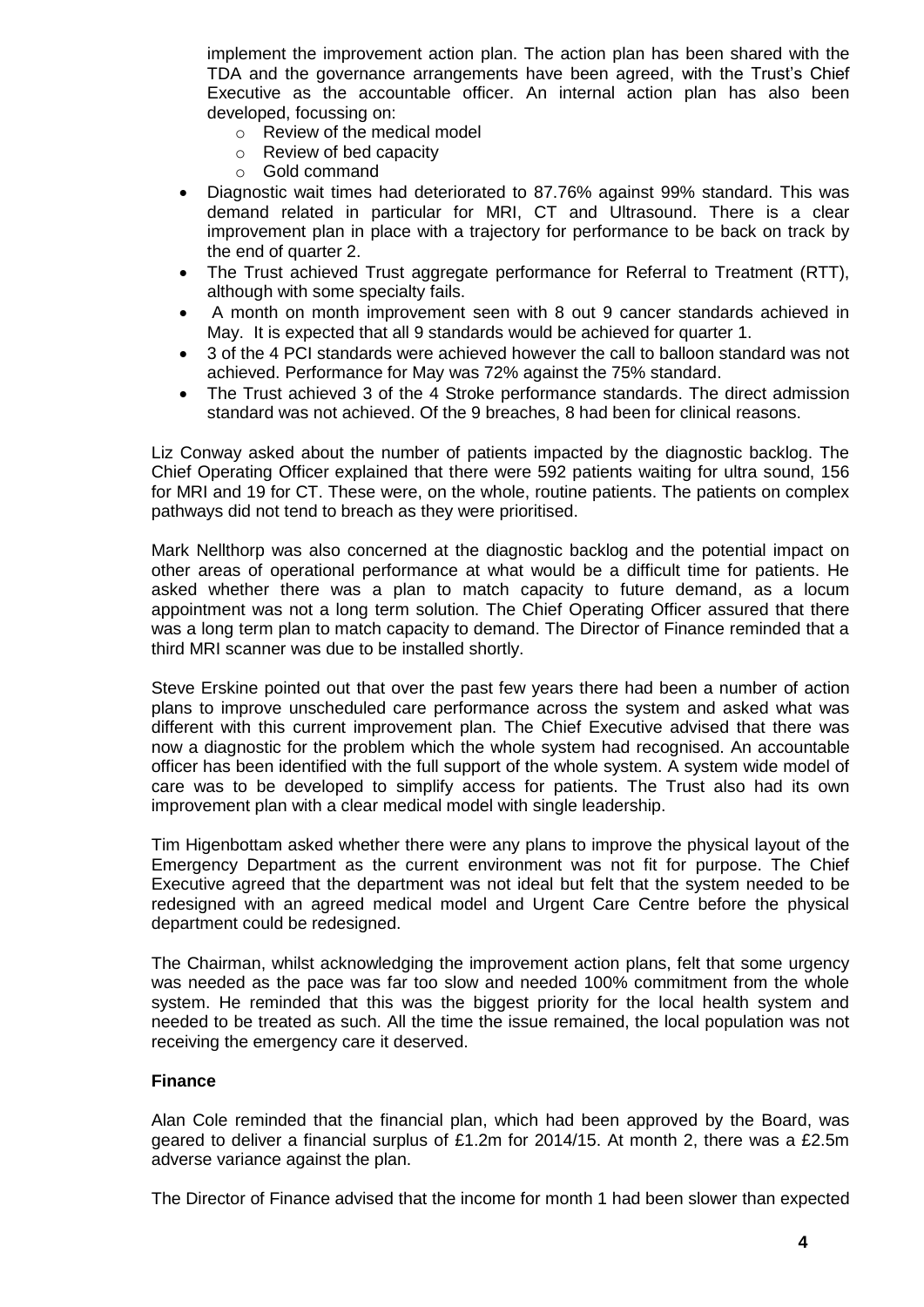but months 2 and 3 had delivered the expected levels of activity.

He detailed a number of expenditure related risks:

- Shortfall against agreed CIP savings programme
- Costs higher than anticipated in delivering additional activity
- Cost pressures for escalation

He explained that the capital expenditure proposals were being reviewed in particular the ICT investment programme.

Liz Conway was concerned about the level of ownership of the CIP's at CSC level and whether there was the right level of capability to deliver the required savings. The Director of Finance felt that the CSC's were doing all that they could but some CSC's were stronger than others. Support is in place for those CSC's that require it.

Steve Erskine felt that the quality of the plan had noticeably improved with increased buy-in from CSC's so was disappointed to see the position at month two. He was concerned that there might be a disconnect of the senior management and the CSC's. He asked whether there was the right level of buy-in at CSC level and whether the senior management teams understood the accountability. The Chief Executive agreed that there was a need for the CSC's to take accountability and to understand their responsibilities. She was concerned that some of the CSC's had become risk averse and a wider discussion was needed about the level of risk they are willing to take.

The Chairman reiterated the need for a recovery plan to get back on track. The key framework for delivery should ensure safe services and a high quality of care with excellent clinical outcomes in a timely manner.

# **Workforce**

The Director of Workforce drew attention to particular areas of the report:

- Workforce expenditure increased in May by £242k.
- NQB ward based staffing levels are 100.8% against planned requirements. Ongoing challenges with some nurse vacancies and escalation beds open.
- Appraisal compliance reduced by 1.2% in May. A new performance management process has been implemented with a requirement for all necessary staff to comply with new process by the end of June.
- Friends & Family Test for staff over 2000 responses have already been received.
- Whistle Blowing Despite national drive to review process, the Trust has a robust policy and process in place.

Alan Cole noted the continual increase in staff turnover and asked whether there had been any identified themes for staff leaving. The Director of Workforce explained that the reasons for leaving were recorded but there were no obvious themes. He felt that it was more a sign of the economic times with more jobs being available.

Mark Nellthorp was concerned that the NHS was complacent with staff sickness rates as the target had not changed for many years. The Director of Workforce did not agree and reminded that staff health and wellbeing was a huge focus across the NHS. Internally, the Trust has a robust absence management policy and had seen an increase in the number of referrals to Occupational Health.

# **121/14 Self Certification**

The Director of Corporate Affairs reminded that the Executive Directors had discussed and agreed the responses prior to submission to the Trust Board.

Board statements 11 and 14 remained as a risk, whilst Board statement 10 remained as non compliant. There were 3 areas within Board statement 10 which would be flagged as a risk,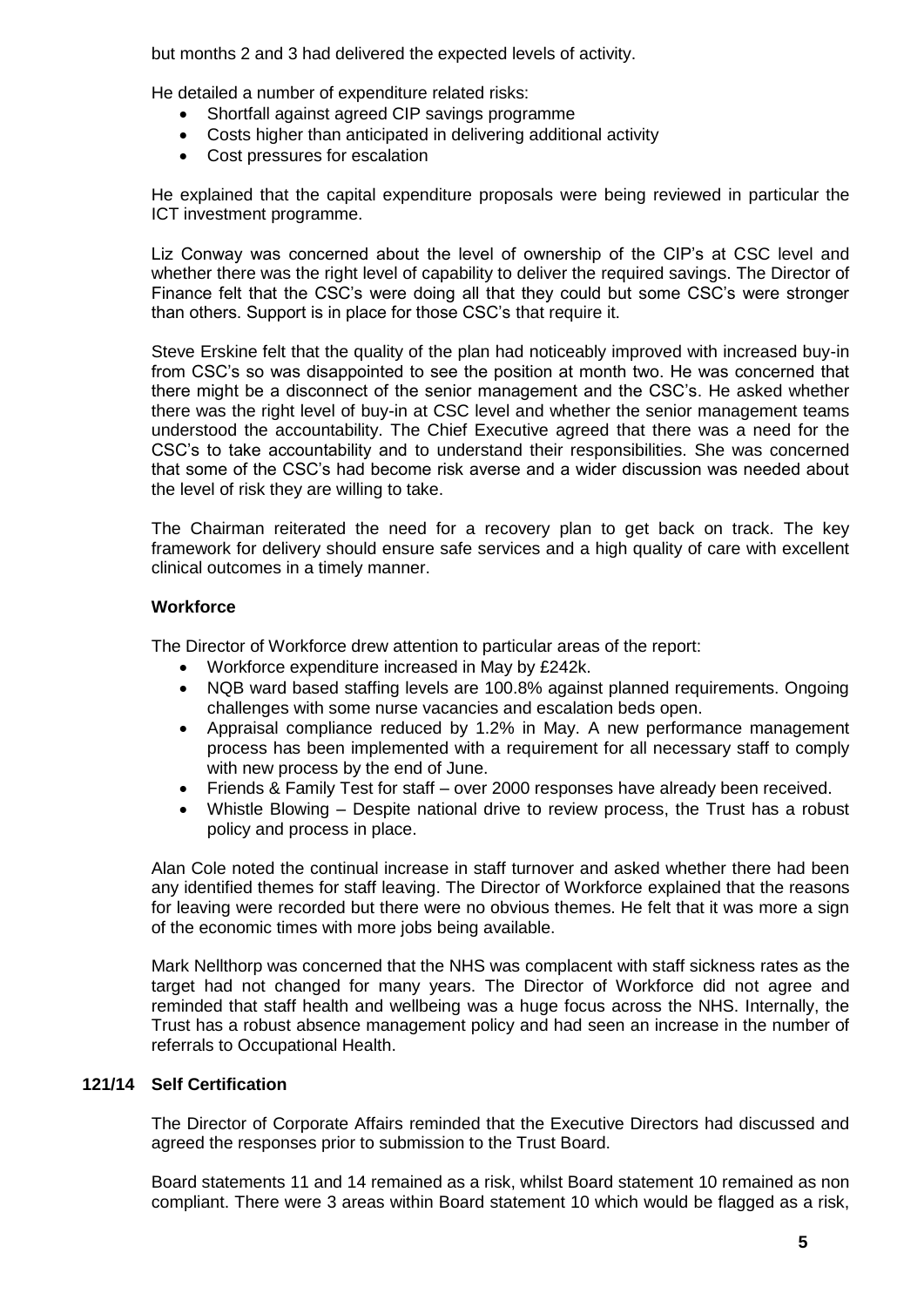and 2 areas would be recorded as non compliant.

The Board approved the submission of the self certification to the TDA.

# **122/14 Quality Account**

The Acting Director of Nursing presented the final draft of the 2013/14 Quality Accounts and sought ratification of it. She advised that since the final draft was issued, a revised statement had been received from Healthwatch and would be included in the final version.

She reminded that it had been presented to a recent Governance and Quality Committee meeting.

The Chairman complimented it and felt that it was a good reflection of the hard work undertaken throughout the last year to deliver safe, high quality care.

The Board ratified the 2013/14 Quality Accounts.

### **123/14 Assurance Framework**

Liz Conway thanked the Deputy Director of Nursing/Head of Patient Safety and the Risk Management team for the on-going development of the Assurance Framework and Risk Register and the processes in place to manage the risks.

Liz Conway drew attention to the six top risks, two risks with an increased score and one risk to be removed.

### **124/14 Safeguarding Children Annual Report**

Pam Aspinall, Named Nurse for Safeguarding Children was in attendance for this item.

The Acting Director of Nursing drew attention to:

- Safeguarding children activities undertaken during 2013/14
- Safeguarding arrangements, governance and policies
- Training and supervision for staff

Steve Erskine asked about the future and whether there was any sense of what might be coming which could impact on how the Trust manages safeguarding. Pam Aspinall said that it was imperative that the Trust had the right staff employed at the right time with the necessary skills and competencies to safeguard children. There had been a number of safeguarding concerns highlighted by central government of an increasing number of cases in the UK including sexual exploitation of children and female genital mutilation.

The Chief Executive advised that the Trust is represented on the Public Services Board where such issues are discussed. There are approximately 300 'troubled families' in Portsmouth City which rely heavily on many different public services. She reminded of the need to be mindful of other issues which impact on safeguarding children.

The Board approved the Safeguarding Children Annual Report.

### **125/14 Audit Committee Report**

The Board noted this report.

Steve Erskine drew attention to particular areas of the report:

- Ernst & Young Audit Results Report
- Fire Risk Assessments
- Annual Report, Accounts and Governance Statement

The Audit Committee Annual Report was also included to update the Board on the work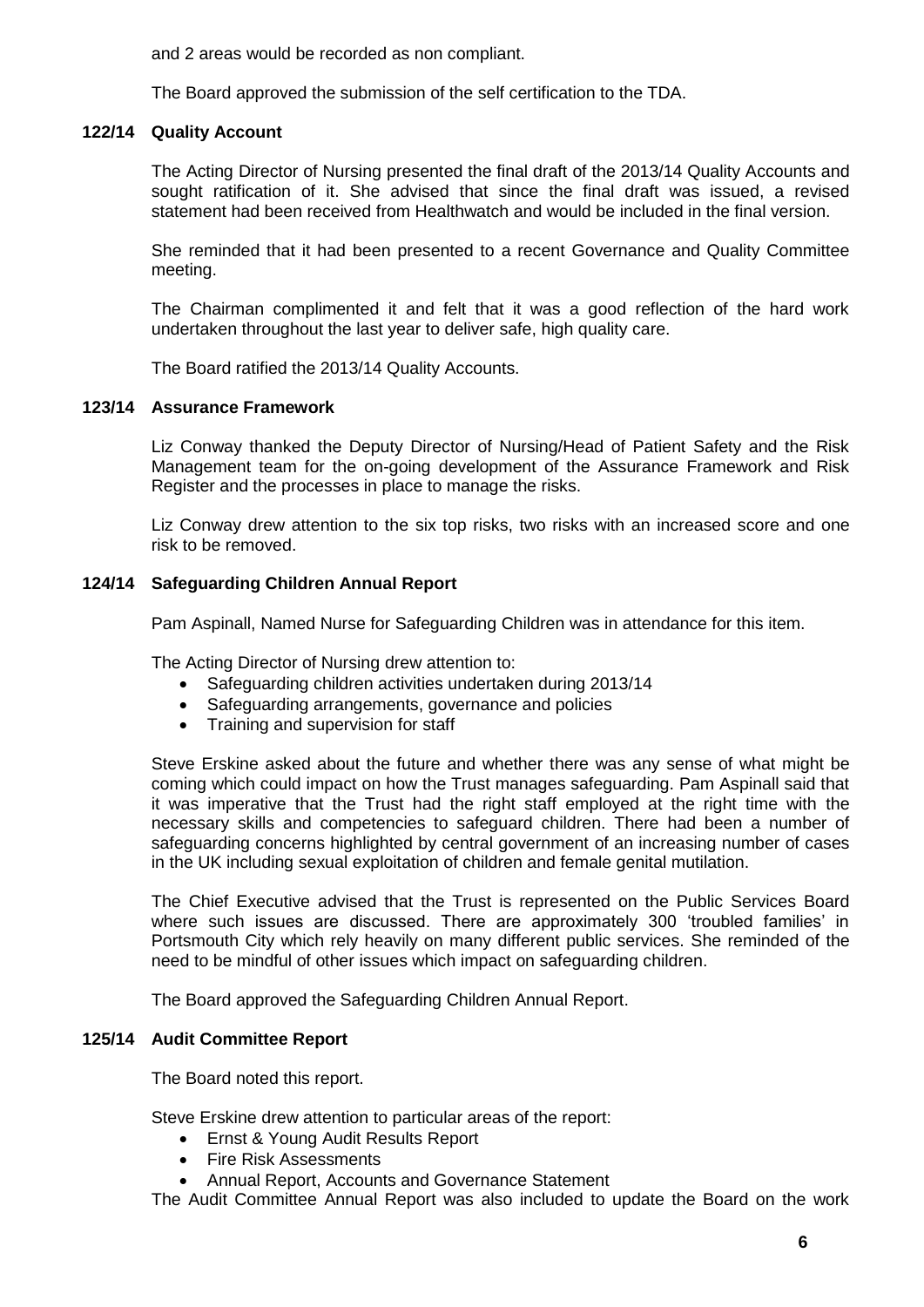conducted by the Audit Committee in 2013/14.

It was felt that consideration needed to be given as to how the Board and the Audit Committee could work together and escalate any potential items of focus. It was agreed that the Audit Committee Forward Planner should be presented to the Board twice a year. **Action: Steve Erskine**

### **126/14 Charitable Funds Update**

The Board noted this report.

The Director of Corporate Affairs drew attention to a letter which had recently been received detailing a legacy of £465k which had been split jointly between Portsmouth Hospitals NHS Trust and University Hospital Southampton NHS Foundation Trust.

He provided an update about the issue with Hume Capital and the incorrectly invested loan notes.

Mark Nellthorp was pleased to report that Charitable Funds were being used to purchase smaller items such as freezers for the provision of ice cream for patients.

### **127/14 Non Executive Directors' Report**

Alan Cole provided feedback following a Better Health, Better Care conference which he had attended.

Liz Conway advised that she had chaired some Consultant interview panels and was pleased to report the high calibre of staff being appointed.

Tim Higenbottam drew attention of the Board to the issue of drug wastage.

The Chairman thanked the Non Executive Directors for their contribution to the Board, to the work of Committees and for other tasks which they had undertaken.

### **128/14 Annual Workplan**

The Board noted the workplan.

### **129/14 Record of Attendance**

The record of attendance was noted by the Board.

### **130/14 Opportunity for the Public to ask questions relating to today's Board meeting**

Sue Mullan, 38 Degrees, raised concerns about the Better Care Fund. Whilst she welcomed integration of health and social care, she was concerned at the lack of transition funding and the direct impact on the hospital. The Director of Finance advised that the Trust was fully engaged with Commissioners on this subject. The Better Care Fund was expected to reduce the number of emergency admissions to the hospital and therefore had a financial impact of approximately £2m next year on admission avoidance.

Ernie Wells, Governor, felt that the NHS regularly received negative media attention and felt that the Trust needed to do more to highlight its many success stories. He asked whether a regular communication could be circulated to staff reminding them of these success stories. The Chief Executive agreed that the Trust was not always as pro-active as it could be and that the Board needed to be even more focussed on staff engagement. However, there are a number of methods of communication for staff, including Team Brief, Weekly Message, Link magazine.